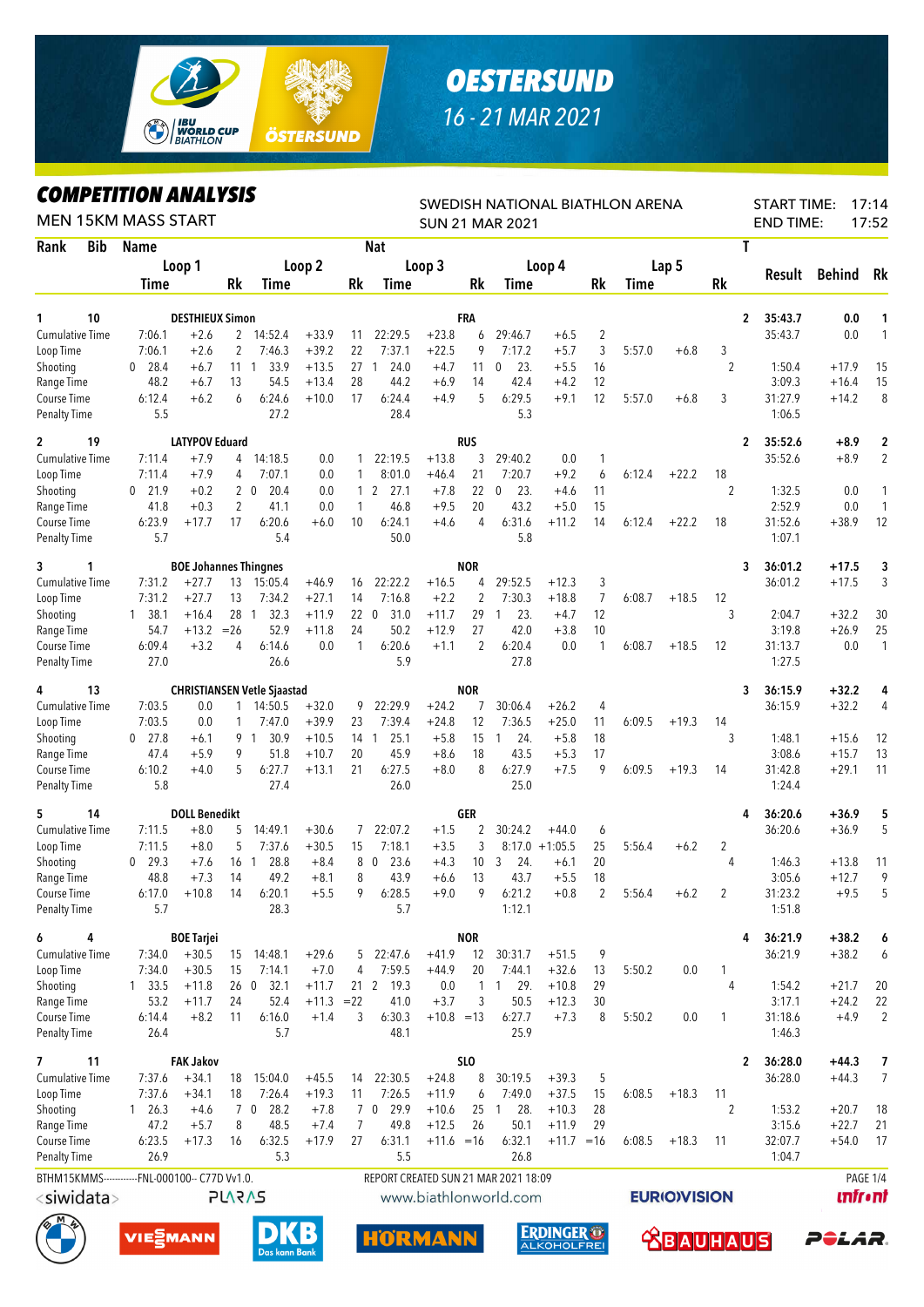| <b>Bib</b><br>Rank                 | <b>Name</b>       |                               |                    | <b>Nat</b>                |                    |                |                              |                    |                 |                         |                    |                        | T      |         |           |                    |                    |                |  |  |
|------------------------------------|-------------------|-------------------------------|--------------------|---------------------------|--------------------|----------------|------------------------------|--------------------|-----------------|-------------------------|--------------------|------------------------|--------|---------|-----------|--------------------|--------------------|----------------|--|--|
|                                    |                   |                               | Loop 1             |                           | Loop 2             |                |                              |                    | Loop 3          |                         | Loop 4             |                        |        | Lap 5   |           |                    |                    |                |  |  |
|                                    | Time              |                               | Rk                 | Time                      |                    | Rk             | Time                         |                    | Rk              | Time                    |                    | Rk                     | Time   |         | <b>Rk</b> | Result             | <b>Behind</b>      | Rk             |  |  |
|                                    |                   |                               |                    |                           |                    |                |                              |                    |                 |                         |                    |                        |        |         |           |                    |                    |                |  |  |
| 2<br>8                             |                   | <b>LAEGREID Sturla Holm</b>   |                    |                           |                    |                |                              |                    | <b>NOR</b>      |                         |                    |                        |        |         | 4         | 36:32.1            | $+48.4$            | 8              |  |  |
| <b>Cumulative Time</b>             | 7:10.8            | $+7.3$                        | 3                  | 14:50.1                   | $+31.6$            | 8              | 22:28.8                      | $+23.1$            | 5               | 30:25.8                 | $+45.6$            | 8                      |        |         |           | 36:32.1            | $+48.4$            | 8              |  |  |
| Loop Time                          | 7:10.8            | $+7.3$                        | 3                  | 7:39.3                    | $+32.2$            | 16             | 7:38.7                       | $+24.1$            | 11              | 7:57.0                  | $+45.5$            | 18                     | 6:06.3 | $+16.1$ | 10        |                    |                    |                |  |  |
| Shooting                           | 31.4<br>0<br>51.3 | $+9.7$<br>$+9.8$              | $21 \quad 1$<br>21 | 31.1<br>51.4              | $+10.7$<br>$+10.3$ | 15<br>19       | 23.2<br>$\mathbf{1}$<br>44.5 | $+3.9$<br>$+7.2$   | 9<br>15         | 18.<br>2<br>39.1        | $+0.4$<br>$+0.9$   | $\overline{2}$<br>$=2$ |        |         | 4         | 1:44.6<br>3:06.3   | $+12.1$            | 9<br>11        |  |  |
| Range Time<br>Course Time          | 6:13.9            | $+7.7$                        | 10                 | 6:19.3                    | $+4.7$             | $\overline{7}$ | 6:26.2                       | $+6.7$             | 7               | 6:29.2                  | $+8.8$             | 11                     | 6:06.3 | $+16.1$ | 10        | 31:34.9            | $+13.4$<br>$+21.2$ | 9              |  |  |
| <b>Penalty Time</b>                | 5.6               |                               |                    | 28.5                      |                    |                | 27.9                         |                    |                 | 48.7                    |                    |                        |        |         |           | 1:50.9             |                    |                |  |  |
| 5<br>9                             |                   | <b>DALE Johannes</b>          |                    |                           |                    |                |                              |                    | <b>NOR</b>      |                         |                    |                        |        |         | 4         | 36:38.0            | $+54.3$            | 9              |  |  |
| <b>Cumulative Time</b>             | 7:30.5            | $+27.0$                       | 12                 | 14:45.9                   | $+27.4$            | 3              | 22:34.1                      | $+28.4$            | 10              | 30:37.7                 | $+57.5$            | 10                     |        |         |           | 36:38.0            | $+54.3$            | 9              |  |  |
| Loop Time                          | 7:30.5            | $+27.0$                       | 12                 | 7:15.4                    | $+8.3$             | 6              | 7:48.2                       | $+33.6$            | 15              | 8:03.6                  | $+52.1$            | 21                     | 6:00.3 | $+10.1$ | 7         |                    |                    |                |  |  |
| Shooting                           | 1 29.9            | $+8.2$                        | 18                 | $\mathbf 0$<br>34.7       | $+14.3$            | 28             | 29.9<br>$\mathbf{1}$         | $+10.6$            | 25              | 2<br>25.                | $+7.2$             | 22                     |        |         | 4         | 2:00.3             | $+27.8$            | 26             |  |  |
| Range Time                         | 49.9              | $+8.4$                        | 18                 | 54.3                      | $+13.2$            | 27             | 49.2                         | $+11.9$            | 25              | 46.6                    | $+8.4$             | 26                     |        |         |           | 3:20.0             | $+27.1$            | 26             |  |  |
| Course Time                        | 6:12.6            | $+6.4$                        | 7                  | 6:14.8                    | $+0.2$             | $\overline{2}$ | 6:30.9                       | $+11.4$            | 15              | 6:25.2                  | $+4.8$             | 4                      | 6:00.3 | $+10.1$ | 7         | 31:23.8            | $+10.1$            | 6              |  |  |
| <b>Penalty Time</b>                | 28.0              |                               |                    | 6.2                       |                    |                | 28.0                         |                    |                 | 51.8                    |                    |                        |        |         |           | 1:54.2             |                    |                |  |  |
| 29<br>10<br><b>Cumulative Time</b> | 7:24.0            | <b>GOW Scott</b><br>$+20.5$   | 10                 | 14:46.8                   | $+28.3$            | 4              | 22:32.1                      | $+26.4$            | <b>CAN</b><br>9 | 30:24.6                 | $+44.4$            | 7                      |        |         | 2         | 36:40.3<br>36:40.3 | $+56.6$<br>$+56.6$ | 10<br>10       |  |  |
| Loop Time                          | 7:24.0            | $+20.5$                       | 10                 | 7:22.8                    | $+15.7$            | 10             | 7:45.3                       | $+30.7$            | 13              | 7:52.5                  | $+41.0$            | 16                     | 6:15.7 | $+25.5$ | 20        |                    |                    |                |  |  |
| Shooting                           | $0$ 27.2          | $+5.5$                        | 8                  | 27.2<br>$\Omega$          | $+6.8$             | 4              | 20.1<br>$\mathbf{1}$         | $+0.8$             | 3               | 20.<br>$\mathbf{1}$     | $+1.7$             | 6                      |        |         | 2         | 1:34.7             | $+2.2$             | 3              |  |  |
| Range Time                         | 46.3              | $+4.8$                        | $=6$               | 46.7                      | $+5.6$             | 4              | 41.6                         | $+4.3$             | 5               | 41.0                    | $+2.8$             | $=8$                   |        |         |           | 2:55.6             | $+2.7$             | 3              |  |  |
| Course Time                        | 6:32.4            | $+26.2$                       | 28                 | 6:30.3                    | $+15.7$            | 23             | 6:34.6                       | $+15.1$            | 23              | 6:42.8                  | $+22.4$            | 24                     | 6:15.7 | $+25.5$ | 20        | 32:35.8            | $+1:22.1$          | 25             |  |  |
| <b>Penalty Time</b>                | 5.2               |                               |                    | 5.7                       |                    |                | 29.1                         |                    |                 | 28.7                    |                    |                        |        |         |           | 1:08.8             |                    |                |  |  |
| 17<br>11                           |                   | <b>GUIGONNAT Antonin</b>      |                    |                           |                    |                |                              |                    | FRA             |                         |                    |                        |        |         | 5         | 36:44.3            | $+1:00.6$          | 11             |  |  |
| <b>Cumulative Time</b>             | 7:36.1            | $+32.6$                       | 17                 | 14:51.1                   | $+32.6$            | 10             | 22:05.7                      | 0.0                | 1               |                         | $30:47.2 +1:07.0$  | 15                     |        |         |           | 36:44.3            | $+1:00.6$          | 11             |  |  |
| Loop Time                          | 7:36.1            | $+32.6$                       | 17                 | 7:15.0                    | $+7.9$             | 5              | 7:14.6                       | 0.0                | 1               |                         | $8:41.5 +1:30.0$   | 29                     | 5:57.1 | $+6.9$  | $=4$      |                    |                    |                |  |  |
| Shooting                           | $1 \quad 33.3$    | $+11.6$                       | 25                 | $\overline{0}$<br>31.6    | $+11.2$            | 18             | 21.9<br>0                    | $+2.6$             | 6               | 27.<br>4                | $+8.7$             | 25                     |        |         | 5         | 1:54.1             | $+21.6$            | 19             |  |  |
| Range Time                         | 54.7              | $+13.2$                       | $=26$              | 50.4                      | $+9.3$             | 13             | 43.0                         | $+5.7$             | $=7$            | 45.0                    | $+6.8$             | $=19$                  |        |         |           | 3:13.1             | $+20.2$            | 19             |  |  |
| Course Time                        | 6:15.5            | $+9.3$                        | 13                 | 6:19.2<br>5.3             | $+4.6$             | 6              | 6:26.0                       | $+6.5$             | 6               | 6:22.3<br>1:34.2        | $+1.9$             | 3                      | 5:57.1 | $+6.9$  | $=4$      | 31:20.1            | $+6.4$             | $\overline{4}$ |  |  |
| <b>Penalty Time</b>                | 25.8              |                               |                    |                           |                    |                | 5.6                          |                    |                 |                         |                    |                        |        |         |           | 2:11.1             |                    |                |  |  |
| 3<br>12                            |                   | <b>FILLON MAILLET Quentin</b> |                    |                           |                    |                |                              |                    | FRA             |                         |                    |                        |        |         | 5         | 36:44.8            | $+1:01.1$          | 12             |  |  |
| <b>Cumulative Time</b>             |                   | $8:21.1 + 1:17.6$             | 29                 |                           | $16:01.0 + 1:42.5$ | 28             | 23:34.3                      | $+1:28.6$          | 23              |                         | $30:45.8 +1:05.6$  | 13                     |        |         |           | 36:44.8            | $+1:01.1$          | 12             |  |  |
| Loop Time                          | 8:21.1            | $+1:17.6$                     | 29                 | 7:39.9                    | $+32.8$            | 17             | 7:33.3                       | $+18.7$            | 8               | 7:11.5                  | 0.0                | 1                      | 5:59.0 | $+8.8$  | 6         |                    |                    |                |  |  |
| Shooting                           | 340.2             | $+18.5$                       | 29                 | 31.4<br>$\overline{1}$    | $+11.0$            | 16             | 24.6<br>$\mathbf{1}$         | $+5.3$             | 12              | $\mathbf 0$<br>19.      | $+1.3$             | 4                      |        |         | 5         | 1:56.1             | $+23.6$            | 21             |  |  |
| Range Time                         | 1:00.1            | $+18.6$<br>$+2.7$             | 29<br>3            | 49.5<br>6:23.3            | $+8.4$<br>$+8.7$   | 9<br>14        | 43.4<br>6:22.6               | $+6.1$<br>$+3.1$   | 10<br>3         | 40.4<br>6:25.8          | $+2.2$<br>$+5.4$   | $=6$<br>5              | 5:59.0 |         |           | 3:13.4<br>31:19.6  | $+20.5$<br>$+5.9$  | 20<br>3        |  |  |
| Course Time<br><b>Penalty Time</b> | 6:08.9<br>1:12.0  |                               |                    | 27.0                      |                    |                | 27.3                         |                    |                 | 5.2                     |                    |                        |        | $+8.8$  | 6         | 2:11.7             |                    |                |  |  |
| 15<br>13                           |                   | <b>LESSER Erik</b>            |                    |                           |                    |                |                              |                    | <b>GER</b>      |                         |                    |                        |        |         | 4         | 36:44.8            | $+1:01.1$          | 13             |  |  |
| Cumulative Time                    | 7:19.1            | $+15.6$                       | 8                  | 15:03.7                   | $+45.2$            | 13             | 23:05.0                      | $+59.3$            | 16              |                         | $30:47.7 +1:07.5$  | 16                     |        |         |           | 36:44.8            | $+1:01.1$          | 13             |  |  |
| Loop Time                          | 7:19.1            | $+15.6$                       | 8                  | 7:44.6                    | $+37.5$            | 21             | 8:01.3                       | $+46.7$            | 23              | 7:42.7                  | $+31.2$            | 12                     | 5:57.1 | $+6.9$  | $=4$      |                    |                    |                |  |  |
| Shooting                           | $0$ 24.4          | $+2.7$                        |                    | 5 <sub>1</sub><br>36.4    | $+16.0$            |                | 20.1<br>29 2                 | $+0.8$             | 3               | 24.<br>-1               | $+6.2$             | 21                     |        |         | 4         | 1:45.5             | $+13.0$            | 10             |  |  |
| Range Time                         | 42.7              | $+1.2$                        | 3                  | 57.3                      | $+16.2$            | 29             | 37.3                         | 0.0                | $\mathbf{1}$    | 38.2                    | 0.0                | $\overline{1}$         |        |         |           | 2:55.5             | $+2.6$             | 2              |  |  |
| Course Time                        | 6:31.4            | $+25.2$                       | 25                 | 6:19.5                    | $+4.9$             | 8              | 6:32.8                       | $+13.3 = 19$       |                 | 6:36.1                  | $+15.7$            | 18                     | 5:57.1 | $+6.9$  | $=4$      | 31:56.9            | $+43.2$            | 15             |  |  |
| <b>Penalty Time</b>                | 5.0               |                               |                    | 27.7                      |                    |                | 51.2                         |                    |                 | 28.4                    |                    |                        |        |         |           | 1:52.4             |                    |                |  |  |
| 7<br>14                            |                   | <b>JACQUELIN Emilien</b>      |                    |                           |                    |                |                              |                    | FRA             |                         |                    |                        |        |         | 4         | 36:48.2            | $+1:04.5$          | 14             |  |  |
| <b>Cumulative Time</b>             |                   | $8:09.3 +1:05.8$              | 28                 |                           | $16:05.9 + 1:47.4$ | 29             |                              | $23:30.1 + 1:24.4$ | 22              |                         | $30:44.0 + 1:03.8$ | 11                     |        |         |           | 36:48.2            | $+1:04.5$          | 14             |  |  |
| Loop Time                          |                   | $8:09.3 +1:05.8$              | 28                 | 7:56.6                    | $+49.5$            | 26             | 7:24.2                       | $+9.6$             | 4               | 7:13.9                  | $+2.4$             | $\overline{c}$         | 6:04.2 | $+14.0$ | 9         |                    |                    |                |  |  |
| Shooting                           | 2 46.9            | $+25.2$                       |                    | 30 2 31.5                 | $+11.1$            |                | 17 0 24.9                    | $+5.6$             | 14              | 18.<br>$\boldsymbol{0}$ | $+0.5$             | 3                      |        |         | 4         | 2:02.3             | $+29.8$            | 27             |  |  |
| Range Time                         | 1:07.2            | $+25.7$                       | 30                 | 50.8                      | $+9.7 = 16$        |                | 43.7                         | $+6.4$             | 12              | 39.1                    | $+0.9$             | $=2$                   |        |         |           | 3:20.8             | $+27.9$            | 28             |  |  |
| Course Time<br><b>Penalty Time</b> | 6:13.7<br>48.4    | $+7.5$                        | 9                  | 6:18.2<br>47.5            | $+3.6$             | 5              | 6:35.3<br>5.2                | $+15.8$            | 24              | 6:29.6<br>5.1           | $+9.2$             | 13                     | 6:04.2 | $+14.0$ | 9         | 31:41.0<br>1:46.4  | $+27.3$            | 10             |  |  |
| 28<br>15                           |                   |                               |                    | ANDERSEN Aleksander Fjeld |                    |                |                              |                    | <b>NOR</b>      |                         |                    |                        |        |         | 4         | 36:58.5            | $+1:14.8$          | 15             |  |  |
| Cumulative Time                    |                   | $8:04.4 +1:00.9$              |                    | $25$ 15:26.2 +1:07.7      |                    |                | $20$ $23:28.8$ $+1:23.1$     |                    | 21              |                         | $30:46.2 +1:06.0$  | 14                     |        |         |           | 36:58.5            | $+1:14.8$          | 15             |  |  |
| Loop Time                          |                   | $8:04.4 +1:00.9$              | 25                 | 7:21.8                    | $+14.7$            | 9              | 8:02.6                       | $+48.0$            | 24              | 7:17.4                  | $+5.9$             | 4                      | 6:12.3 | $+22.1$ | 17        |                    |                    |                |  |  |
| Shooting                           | 2 28.7            | $+7.0$                        | 12 <sub>0</sub>    | 23.5                      | $+3.1$             |                | 2 <sub>2</sub><br>19.7       | $+0.4$             | 2               | 20.<br>$\mathbf 0$      | $+2.0$             | 7                      |        |         | 4         | 1:32.5             | 0.0                | $\mathbf{1}$   |  |  |
| Range Time                         | 47.7              | $+6.2 = 11$                   |                    | 46.1                      | $+5.0$             | 3              | 41.8                         | $+4.5$             | 6               | 40.2                    | $+2.0$             | $=4$                   |        |         |           | 2:55.8             | $+2.9$             | 4              |  |  |
| Course Time                        | 6:27.2            | $+21.0$                       | 22                 | 6:30.5                    | $+15.9$            | 25             | 6:28.6                       | $+9.1$             | 10              | 6:32.1                  | $+11.7 = 16$       |                        | 6:12.3 | $+22.1$ | 17        | 32:10.7            | $+57.0$            | 19             |  |  |
| <b>Penalty Time</b>                | 49.4              |                               |                    | 5.1                       |                    |                | 52.2                         |                    |                 | 5.1                     |                    |                        |        |         |           | 1:52.0             |                    |                |  |  |



l d VIESMANN





 **<u>CBAUHAUS</u>** POLAR.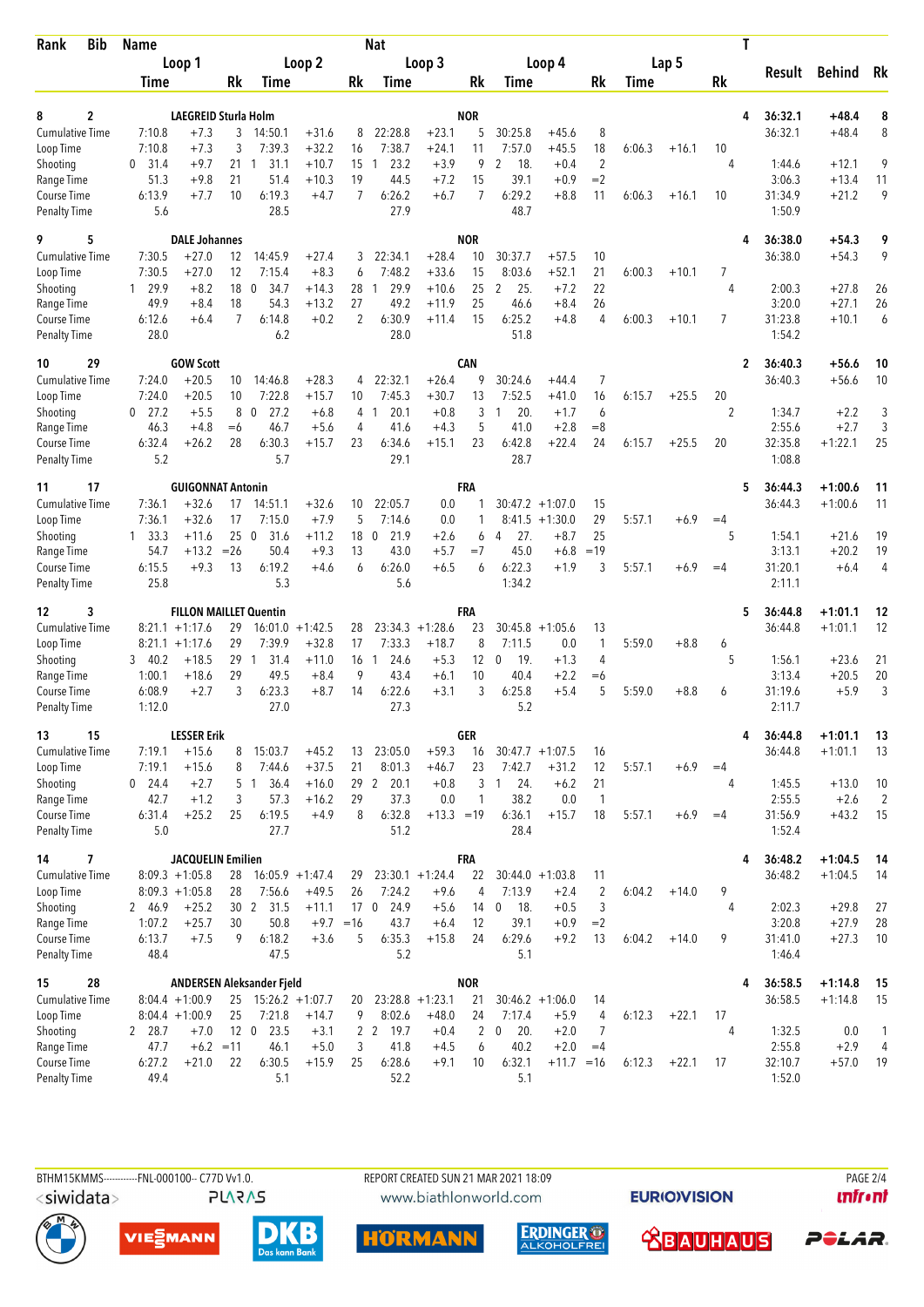| Rank<br>Bib                         | <b>Name</b>           |                           | Nat      |                             |                    |             |                        |                    |                |                      |                              |          | T           |              |    |                   |                      |                      |  |
|-------------------------------------|-----------------------|---------------------------|----------|-----------------------------|--------------------|-------------|------------------------|--------------------|----------------|----------------------|------------------------------|----------|-------------|--------------|----|-------------------|----------------------|----------------------|--|
|                                     |                       | Loop 1                    |          | Loop 2                      |                    |             | Loop 3                 |                    |                | Loop 4               |                              |          |             | Lap 5        |    |                   |                      |                      |  |
|                                     | <b>Time</b>           |                           | Rk       | Time                        |                    | Rk          | <b>Time</b>            |                    | Rk             | Time                 |                              | Rk       | <b>Time</b> |              | Rk | Result            | <b>Behind</b>        | Rk                   |  |
|                                     |                       |                           |          |                             |                    |             |                        |                    |                |                      |                              |          |             |              |    |                   |                      |                      |  |
| 27<br>16                            |                       | <b>REES Roman</b>         |          |                             |                    |             |                        |                    | GER            |                      |                              |          |             |              | 2  | 37:03.9           | $+1:20.2$            | 16                   |  |
| <b>Cumulative Time</b><br>Loop Time | 7:33.3<br>7:33.3      | $+29.8$<br>$+29.8$        | 14<br>14 | 15:02.1<br>7:28.8           | $+43.6$<br>$+21.7$ | 12<br>12    | 22:54.2<br>7:52.1      | $+48.5$<br>$+37.5$ | 13<br>17       | 7:55.0               | $30:49.2 +1:09.0$<br>$+43.5$ | 17<br>17 | 6:14.7      | $+24.5$      | 19 | 37:03.9           | $+1:20.2$            | 16                   |  |
| Shooting                            | 32.3<br>$\mathbf{0}$  | $+10.6$                   | 22       | $\mathbf 0$<br>33.7         | $+13.3$            | 26          | 27.7<br>$\mathbf{1}$   | $+8.4$             | 23             | 26.<br>1             | $+7.6$                       | 24       |             |              | 2  | 1:59.8            | $+27.3$              | 25                   |  |
| Range Time                          | 52.0                  | $+10.5$                   | 22       | 53.3                        | $+12.2$            | $=25$       | 47.9                   | $+10.6$            | 23             | 46.4                 | $+8.2$                       | 24       |             |              |    | 3:19.6            | $+26.7$              | 24                   |  |
| Course Time                         | 6:36.0                | $+29.8$                   | 30       | 6:29.9                      | $+15.3$            | 22          | 6:33.5                 | $+14.0$            | $= 21$         | 6:40.5               | $+20.1$                      | 21       | 6:14.7      | $+24.5$      | 19 | 32:34.6           | $+1:20.9$            | 23                   |  |
| <b>Penalty Time</b>                 | 5.3                   |                           |          | 5.6                         |                    |             | 30.6                   |                    |                | 28.1                 |                              |          |             |              |    | 1:09.7            |                      |                      |  |
| 18<br>17                            |                       | <b>ELISEEV Matvey</b>     |          |                             |                    |             |                        |                    | <b>RUS</b>     |                      |                              |          |             |              | 3  | 37:13.5           | $+1:29.8$            | 17                   |  |
| Cumulative Time                     | 7:35.2                | $+31.7$                   | 16       |                             | $15:41.6 + 1:23.1$ | 24          | 23:09.1                | $+1:03.4$          | 17             | 30:44.0              | $+1:03.8$                    | 12       |             |              |    | 37:13.5           | $+1:29.8$            | 17                   |  |
| Loop Time                           | 7:35.2                | $+31.7$                   | 16       | 8:06.4                      | $+59.3$            | 28          | 7:27.5                 | $+12.9$            | 7              | 7:34.9               | $+23.4$                      | 9        | 6:29.5      | $+39.3$      | 27 |                   |                      |                      |  |
| Shooting                            | 124.2                 | $+2.5$                    | 3        | 2<br>28.1                   | $+7.7$             | 5           | 24.8<br>0              | $+5.5$             | 13             | 0<br>22.             | $+3.6$                       | 9        |             |              | 3  | 1:39.3            | $+6.8$               | 4                    |  |
| Range Time                          | 46.0                  | $+4.5$                    | 5        | 48.1                        | $+7.0$             | 5           | 41.4                   | $+4.1$             | 4              | 42.9                 | $+4.7$                       | 14       |             |              |    | 2:58.4            | $+5.5$               | 5                    |  |
| Course Time                         | 6:22.9                | $+16.7$                   | 15       | 6:27.3                      | $+12.7$            | 20          | 6:40.7                 | $+21.2$            | 28             | 6:46.5               | $+26.1$                      | 26       | 6:29.5      | $+39.3$      | 27 | 32:46.9           | $+1:33.2$            | 27                   |  |
| <b>Penalty Time</b>                 | 26.2                  |                           |          | 50.9                        |                    |             | 5.3                    |                    |                | 5.5                  |                              |          |             |              |    | 1:28.1            |                      |                      |  |
| 8<br>18                             |                       | <b>HOFER Lukas</b>        |          |                             |                    |             |                        |                    | IΤA            |                      |                              |          |             |              | 6  | 37:15.9           | $+1:32.2$            | 18                   |  |
| <b>Cumulative Time</b>              | 7:53.2                | $+49.7$                   | 23       | 15:06.1                     | $+47.6$            | 17          | 23:02.0                | $+56.3$            | 15             | 31:06.6              | $+1:26.4$                    | 19       |             |              |    | 37:15.9           | $+1:32.2$            | 18                   |  |
| Loop Time                           | 7:53.2                | $+49.7$                   | 23       | 7:12.9                      | $+5.8$             | 2           | 7:55.9                 | $+41.3$            | 19             | 8:04.6               | $+53.1$                      | 23<br>30 | 6:09.3      | $+19.1$      | 13 |                   |                      |                      |  |
| Shooting                            | 2 32.3<br>52.1        | $+10.6$<br>$+10.6$        | 23       | 220<br>30.2<br>50.6         | $+9.8$<br>$+9.5$   | 13<br>14    | 2<br>27.0<br>47.6      | $+7.7$<br>$+10.3$  | 21<br>22       | 2<br>29.<br>48.4     | $+11.5$<br>$+10.2$           | 28       |             |              | 6  | 1:59.6<br>3:18.7  | $+27.1$<br>$+25.8$   | 24<br>23             |  |
| Range Time<br>Course Time           | 6:13.1                | $+6.9$                    | 8        | 6:17.2                      | $+2.6$             | 4           | 6:19.5                 | 0.0                | 1              | 6:26.5               | $+6.1$                       | 6        | 6:09.3      | $+19.1$      | 13 | 31:25.6           | $+11.9$              | $\overline{7}$       |  |
| <b>Penalty Time</b>                 | 48.0                  |                           |          | 5.1                         |                    |             | 48.7                   |                    |                | 49.6                 |                              |          |             |              |    | 2:31.5            |                      |                      |  |
| 25<br>19                            |                       | <b>SMOLSKI Anton</b>      |          |                             |                    |             |                        |                    | <b>BLR</b>     |                      |                              |          |             |              | 4  | 37:16.0           | $+1:32.3$            | 19                   |  |
| Cumulative Time                     | 7:46.4                | $+42.9$                   | 21       |                             | $15:57.2 + 1:38.7$ | 27          |                        | $23:43.5 +1:37.8$  | 27             |                      | $31:14.5 + 1:34.3$           | 21       |             |              |    | 37:16.0           | $+1:32.3$            | 19                   |  |
| Loop Time                           | 7:46.4                | $+42.9$                   | 21       | 8:10.8                      | $+1:03.7$          | 29          | 7:46.3                 | $+31.7$            | 14             | 7:31.0               | $+19.5$                      | 8        | 6:01.5      | $+11.3$      | 8  |                   |                      |                      |  |
| Shooting                            | 129.0                 | $+7.3$                    | 14       | 2<br>32.6                   | $+12.2$            | 24          | $\mathbf{1}$<br>26.4   | $+7.1$             | 18             | 22.<br>0             | $+4.4$                       | 10       |             |              | 4  | 1:51.0            | $+18.5$              | 17                   |  |
| Range Time                          | 47.7                  | $+6.2$                    | $=11$    | 53.3                        | $+12.2$            | $= 25$      | 43.6                   | $+6.3$             | 11             | 40.2                 | $+2.0$                       | $=4$     |             |              |    | 3:04.8            | $+11.9$              | 8                    |  |
| Course Time                         | 6:31.5                | $+25.3$                   | 26       | 6:25.9                      | $+11.3$            | 19          | 6:33.5                 | $+14.0$            | $= 21$         | 6:45.3               | $+24.9$                      | 25       | 6:01.5      | $+11.3$      | 8  | 32:17.7           | $+1:04.0$            | 21                   |  |
| <b>Penalty Time</b>                 | 27.2                  |                           |          | 51.5                        |                    |             | 29.2                   |                    |                | 5.5                  |                              |          |             |              |    | 1:53.5            |                      |                      |  |
| 20<br>20                            |                       | <b>WEGER Benjamin</b>     |          |                             |                    |             |                        |                    | <b>SUI</b>     |                      |                              |          |             |              | 4  | 37:25.2           | $+1:41.5$            | 20                   |  |
| Cumulative Time                     | 7:15.0                | $+11.5$                   | 6        | 14:29.0                     | $+10.5$            | 2           | 22:46.0                | $+40.3$            | 11             |                      | $31:06.3 +1:26.1$            | 18       |             |              |    | 37:25.2           | $+1:41.5$            | 20                   |  |
| Loop Time                           | 7:15.0                | $+11.5$                   | 6        | 7:14.0                      | $+6.9$             | 3           | 8:17.0                 | $+1:02.4$          | 27             |                      | $8:20.3 +1:08.8$             | 27       | 6:18.9      | $+28.7 = 21$ |    |                   |                      |                      |  |
| Shooting                            | $0\quad 24.3$<br>45.3 | $+2.6$<br>$+3.8$          | 4<br>4   | 25.1<br>$\mathbf 0$<br>44.9 | $+4.7$<br>$+3.8$   | 3<br>2      | 2<br>30.6<br>51.0      | $+11.3$<br>$+13.7$ | 28<br>28       | 2<br>23.<br>46.5     | $+5.1$<br>$+8.3$             | 14<br>25 |             |              | 4  | 1:43.6<br>3:07.7  | $+11.1$              | $\overline{7}$<br>12 |  |
| Range Time<br>Course Time           | 6:24.3                | $+18.1$                   | 18       | 6:23.2                      | $+8.6$             | 13          | 6:32.8                 | +13.3              | $=19$          | 6:41.9               | $+21.5$                      | 23       | 6:18.9      | $+28.7 = 21$ |    | 32:21.1           | $+14.8$<br>$+1:07.4$ | 22                   |  |
| <b>Penalty Time</b>                 | 5.3                   |                           |          | 5.8                         |                    |             | 53.1                   |                    |                | 51.9                 |                              |          |             |              |    | 1:56.2            |                      |                      |  |
| 26<br>21                            |                       | <b>GARANICHEV Evgeniy</b> |          |                             |                    |             |                        |                    | <b>RUS</b>     |                      |                              |          |             |              | 4  | 37:25.4           | $+1:41.7$            | 21                   |  |
| <b>Cumulative Time</b>              | 7:29.4                | $+25.9$                   | 11       | 14:49.0                     | $+30.5$            | 6           |                        | $23:28.1 + 1:22.4$ | 20             |                      | $31:13.7 + 1:33.5$           | 20       |             |              |    | 37:25.4           | $+1:41.7$            | 21                   |  |
| Loop Time                           | 7:29.4                | $+25.9$                   | 11       | 7:19.6                      | $+12.5$            | $=7$        |                        | $8:39.1 + 1:24.5$  | 29             | 7:45.6               | $+34.1$                      | 14       | 6:11.7      | $+21.5$      | 16 |                   |                      |                      |  |
| Shooting                            | $0$ 29.8              | $+8.1$                    |          | 17 0 28.1                   | $+7.7$             |             | 5 <sub>3</sub><br>30.1 | $+10.8$            |                | 28.<br>27 1          | $+10.2$                      | 26       |             |              | 4  | 1:56.7            | $+24.2$              | 23                   |  |
| Range Time                          | 49.6                  | $+8.1$                    | 16       | 50.2                        | $+9.1$             | 12          | 52.0                   | $+14.7$            | 29             | 48.3                 | $+10.1$                      | 27       |             |              |    | 3:20.1            | $+27.2$              | 27                   |  |
| Course Time                         | 6:34.3                | $+28.1$                   | 29       | 6:23.0                      | $+8.4$             | 12          | 6:29.7                 | $+10.2$            | 12             | 6:29.1               | $+8.7$                       | 10       | 6:11.7      | $+21.5$      | 16 | 32:07.8           | $+54.1$              | 18                   |  |
| <b>Penalty Time</b>                 | 5.4                   |                           |          | 6.3                         |                    |             | 1:17.3                 |                    |                | 28.1                 |                              |          |             |              |    | 1:57.3            |                      |                      |  |
| 22<br>9                             |                       | <b>PONSILUOMA Martin</b>  |          |                             |                    |             |                        |                    | SWE            |                      |                              |          |             |              | 6  | 37:37.4           | $+1:53.7$            | 22                   |  |
| Cumulative Time                     |                       | $8:08.9 +1:05.4$          |          | $27$ 15:50.6 +1:32.1        |                    | 26          |                        | $23:59.2 +1:53.5$  | 28             |                      | $31:18.5 + 1:38.3$           | 24       |             |              |    | 37:37.4           | $+1:53.7$            | 22                   |  |
| Loop Time                           |                       | $8:08.9 +1:05.4$          | 27       | 7:41.7                      | $+34.6$            | 18          | 8:08.6                 | $+54.0$            | 26             | 7:19.3               | $+7.8$                       | 5        | 6:18.9      | $+28.7 = 21$ |    |                   |                      |                      |  |
| Shooting                            | 3 28.7                | $+7.0$                    | 12 1     | 28.8                        | $+8.4$             |             | 8 2 27.7               | $+8.4$             | 23             | 23.<br>$\mathbf{0}$  | $+4.9$                       | 13       |             |              | 6  | 1:48.7            | $+16.2$              | 14                   |  |
| Range Time<br>Course Time           | 53.3<br>6:06.2        | $+11.8$<br>0.0            | 25<br>1  | 49.7<br>6:25.4              | $+8.6$<br>$+10.8$  | 10<br>18    | 45.8<br>6:32.6         | $+8.5$<br>$+13.1$  | 17<br>18       | 42.2<br>6:31.9       | $+4.0$<br>$+11.5$            | 11<br>15 | 6:18.9      | $+28.7 = 21$ |    | 3:11.0<br>31:55.0 | $+18.1$<br>$+41.3$   | 17<br>13             |  |
| <b>Penalty Time</b>                 | 1:09.4                |                           |          | 26.6                        |                    |             | 50.1                   |                    |                | 5.2                  |                              |          |             |              |    | 2:31.4            |                      |                      |  |
| 23<br>16                            |                       | <b>CLAUDE Fabien</b>      |          |                             |                    |             |                        |                    | <b>FRA</b>     |                      |                              |          |             |              | 6  | 37:39.4           | $+1:55.7$            | 23                   |  |
| Cumulative Time                     |                       | $8:21.4 +1:17.9$          | 30       |                             | $15:41.0 + 1:22.5$ | 23          |                        | $23:19.6 +1:13.9$  |                | $19$ 31:28.5 +1:48.3 |                              | 25       |             |              |    | 37:39.4           | $+1:55.7$            | 23                   |  |
| Loop Time                           |                       | $8:21.4 +1:17.9$          | 30       | 7:19.6                      | $+12.5$            | $=7$        | 7:38.6                 | $+24.0$            | 10             | 8:08.9               | $+57.4$                      | 24       | 6:10.9      | $+20.7$      | 15 |                   |                      |                      |  |
| Shooting                            | 3, 35.8               | $+14.1$                   |          | 27 <sub>0</sub><br>32.4     | $+12.0$            |             | 23 1<br>22.6           | $+3.3$             | $\overline{7}$ | 20.<br>2             | $+1.6$                       | 5        |             |              | 6  | 1:50.9            | $+18.4$              | 16                   |  |
| Range Time                          | 55.2                  | $+13.7$                   | 28       | 50.8                        |                    | $+9.7 = 16$ | 43.0                   | $+5.7$             | $=7$           | 41.0                 | $+2.8$                       | $=8$     |             |              |    | 3:10.0            | $+17.1$              | 16                   |  |
| Course Time                         | 6:15.2                | $+9.0$                    | 12       | 6:23.8                      | $+9.2$             | 16          | 6:28.7                 | $+9.2$             | 11             | 6:36.9               | $+16.5$                      | 19       | 6:10.9      | $+20.7$      | 15 | 31:55.5           | $+41.8$              | 14                   |  |
| <b>Penalty Time</b>                 | 1:10.9                |                           |          | 4.9                         |                    |             | 26.9                   |                    |                | 50.9                 |                              |          |             |              |    | 2:33.8            |                      |                      |  |



www.biathlonworld.com

**EURIOVISION** 

*<u><u>Infront</u>*</u>